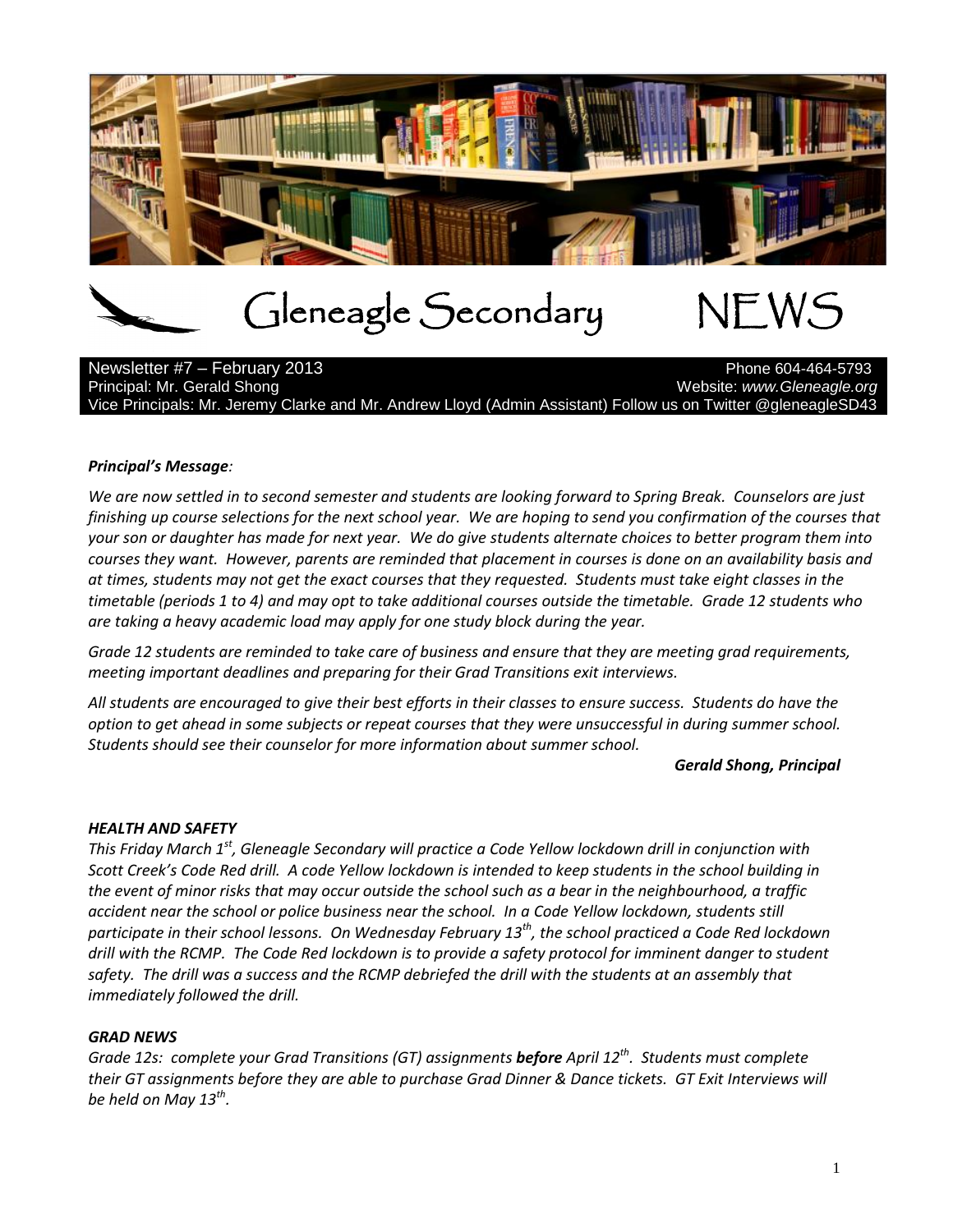## *BLOOD DONATION OPPORTUNITY*

*Attention all parents and grade 12 students: There is a blood donor clinic on Friday March 8 th at the Christian Center on Runnell Drive (located across the street from Tim Horton's). If you would like to donate blood, please call 1-888-2-DONATE. The clinic will be open between 12pm and 7pm. If you have any questions or concerns, please call the same phone number and a health nurse will be happy to help you. Phone lines are open twenty-four hours a day, seven days a week. A single blood donation can save up to 3 lives.*

## *SOCIALS STUDIES NEWS*

*Students from our Socials Studies 11 Honours class recently visited the BC Legislative Assembly during their field trip to Victoria. Students had the opportunity to meet Coquitlam-Burke Mountain MLA Douglas Horne. The students had a tour of the assembly and got to view the question period in the legislature the day after the new provincial budget was presented. The students had a quality learning experience and a great time. Their guide commented on the excellent behaviour of our students.* 



### *GLENEAGLE ATHLETICS*



*The fall season is coming to a close and the spring season is just beginning for Gleneagle athletes. Our Wrestling team is preparing for the BC Championships that are being held this weekend at Island Savings Center in Duncan. Twelve of our wrestlers will be striving to medal at the meet. Our Gymnastics team will be sending Daniella Letourneau, Ally Mandley and Arden Nelson to compete in the BC Championships at Brooks* 

*Secondary School in Powell River from March 7th -9 th . On the basketball front, the Senior Girls team just finished their season and placed 8th in the Fraser Valleys. The Senior Boys are playing a must win game this Thursday night to try and earn a berth in the BC Championships.*



*Our spring seasons are beginning and Gleneagle is offering a full slate of spring sports. We are running a Girls and Boys Rugby teams, Tennis, Golf, Netball, Badminton, Girls Soccer and a Track and Field team. Students interested in participating can contact the coaches listed below for more information.*

| Ms. Cridge |
|------------|
| Ms. Anders |
| Ms. Cooper |
| Mr. Abram  |
|            |

*Badminton Ms. Cridge Golf Mr. Unger Netball Ms. Anderson Girls Soccer Ms. Faedo (student teacher) Girls Rugby Ms. Cooper Boys Rugby Mr. Turpin, Mr. Richardson or Mr. Poka Tennis Mr. Abram Track and Field Ms. Demonte and Ms. Wilson*

### *GLENEAGLE HOSTING THE BC TABLE TENNIS CHAMPIONSHIPS*

*Gleneagle Secondary School is proud to announce that we are hosting the BC High School Table Tennis Championships on Friday March 15 th and Saturday March 16 th. We encourage all students and their families to take in the exciting action. The action takes place in our main gym and there is plenty of space in the bleachers for everyone to watch the event.*